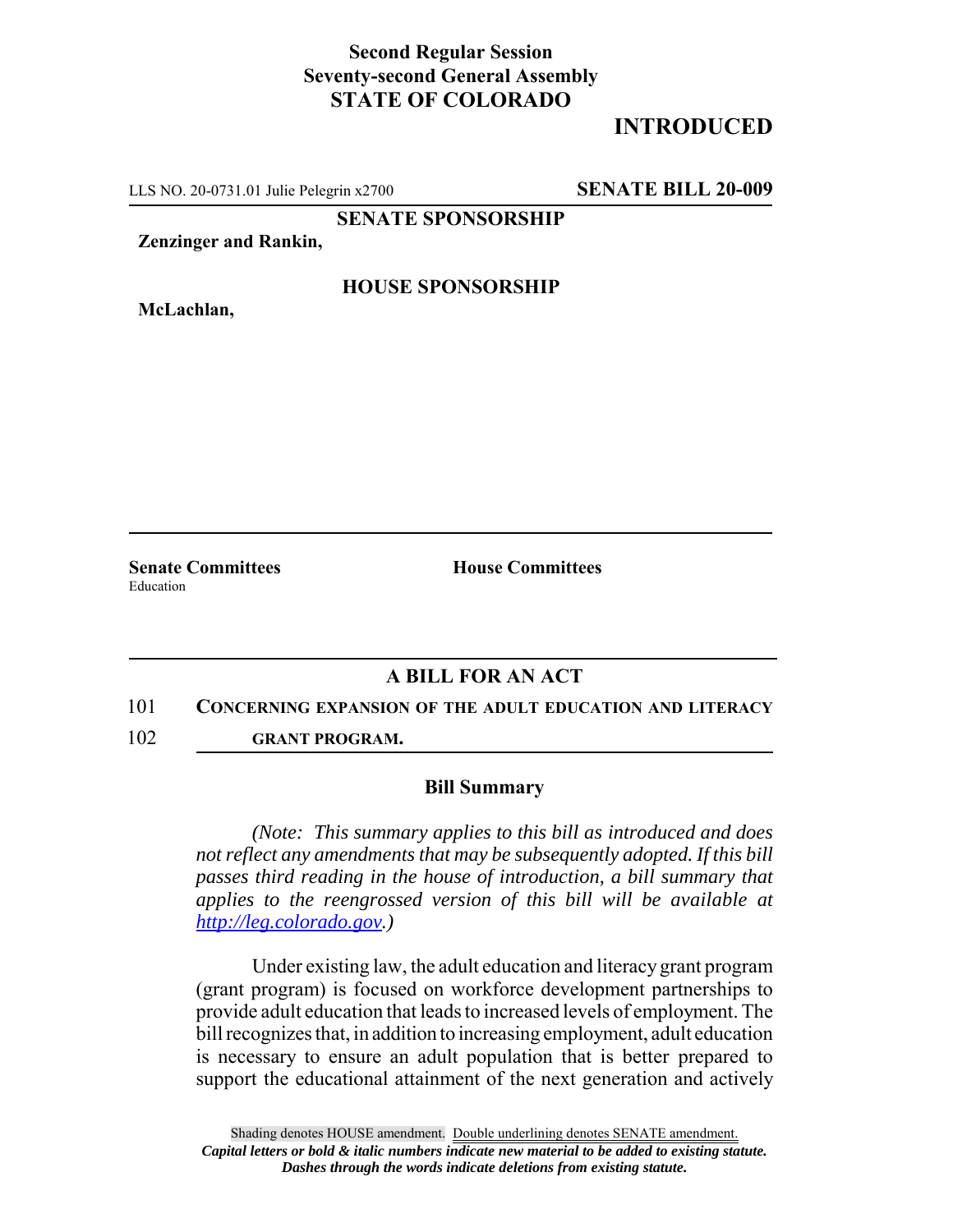participate as citizens in a democratic society.

The bill expands the grant program to provide grants to adult education providers that enter into an education attainment partnership with elementary and secondary education providers or higher education providers to assist adults in attaining basic literacy and numeracy skills that lead to additional skill acquisition, that may lead to postsecondary credentials and employment, and that assist adults in providing academic support to their own children or to children for whom they provide care. The bill allows the state board of education, in awarding grants, to give preference to adult education programs that serve populations that are underserved by federal funding.

 *Be it enacted by the General Assembly of the State of Colorado:* **SECTION 1.** In Colorado Revised Statutes, **amend** 22-10-101 as 3 follows: **22-10-101. Short title.** This article shall be known and may be 5 cited as THE SHORT TITLE OF THIS ARTICLE 10 IS the "Adult Education and 6 Literacy Act".  $of 2014$ ". **SECTION 2.** In Colorado Revised Statutes, 22-10-102, **amend** (1)(e), (1)(f), (1)(g), (1)(h), and (2); and **add** (1)(e.5) and (1)(e.7) as 9 follows: **22-10-102. Legislative declaration.** (1) The general assembly finds that: (e) Before Colorado can meet its workforce, educational attainment, and poverty-reduction goals, the state must address the need for adult education. A significant percentage of the state's working-age population lacks a high school diploma or its equivalent. Many of these individuals do not have basic literacy or numeracy skills and are unprepared for participation in postsecondary education and for participation in the twenty-first-century workforce. FURTHER, THESE INDIVIDUALS ARE UNPREPARED TO PROVIDE THE LEARNING SUPPORT AND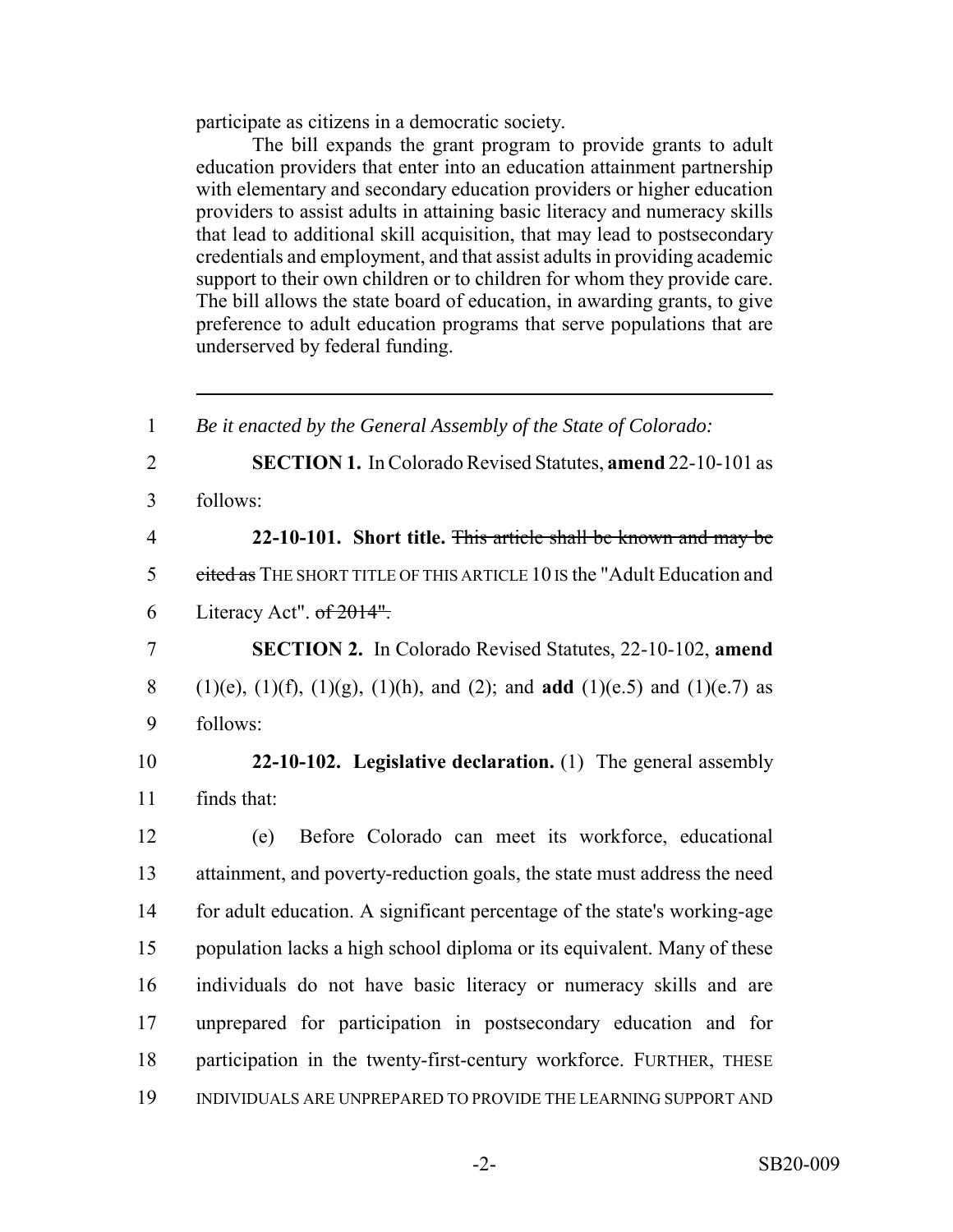ADVOCACY THAT THEIR OWN CHILDREN OR THE CHILDREN THEY CARE FOR REQUIRE.

 (e.5) LITERACY AND LEVEL OF EDUCATIONAL ATTAINMENT NOT ONLY IMPACT AN INDIVIDUAL'S ABILITY TO GAIN EMPLOYMENT AT A SELF-SUFFICIENCY LEVEL, BUT EXTENSIVE RESEARCH SHOWS THAT THEY ARE ALSO KEY DETERMINING FACTORS IN THE EDUCATIONAL SUCCESS AND FUTURE EMPLOYMENT POTENTIAL OF THE INDIVIDUAL'S CHILDREN OR CHILDREN FOR WHOM THE INDIVIDUAL IS A CAREGIVER. A TWO-GENERATION APPROACH TO INCREASING LITERACY AND NUMERACY SKILLS IS ESSENTIAL FOR THE WORKFORCE OF TODAY AND TOMORROW AND 11 FOR HELPING TO BREAK THE CYCLE OF POVERTY.

 (e.7) WHILE SOME ADULTS REQUIRE EDUCATIONAL PROGRAMS THAT WILL IMPROVE THEIR LITERACY OR NUMERACY SKILLS TO GAIN HIGHER-PAYING LEVELS OF EMPLOYMENT, MANY ADULTS HAVE NOT COMPLETED NINTH GRADE OR MAY OTHERWISE BE IDENTIFIED AS LOWEST-LEVEL LEARNERS. BEFORE THESE ADULTS CAN ASPIRE TO HIGHER-LEVEL EMPLOYMENT, THEY REQUIRE MORE BASIC EDUCATIONAL PROGRAMS THAT SPECIALIZE IN ENGLISH LANGUAGE SKILLS AND ASSISTANCE IN OBTAINING A HIGH SCHOOL EQUIVALENCY CERTIFICATE.

 (f) Effectively addressing the need for adult education requires the 21 appropriation of state moneys MONEY to fund adult education and literacy programs that participate in workforce development partnerships OR EDUCATION ATTAINMENT PARTNERSHIPS AND THAT ENABLE INDIVIDUALS TO ACQUIRE THE BASIC AND MORE ADVANCED SKILLS NEEDED TO FUNCTION EFFECTIVELY AS PARENTS, CAREGIVERS, EMPLOYEES, AND CITIZENS OF THE UNITED STATES. Although there are several postsecondary programs that focus on workforce development and skills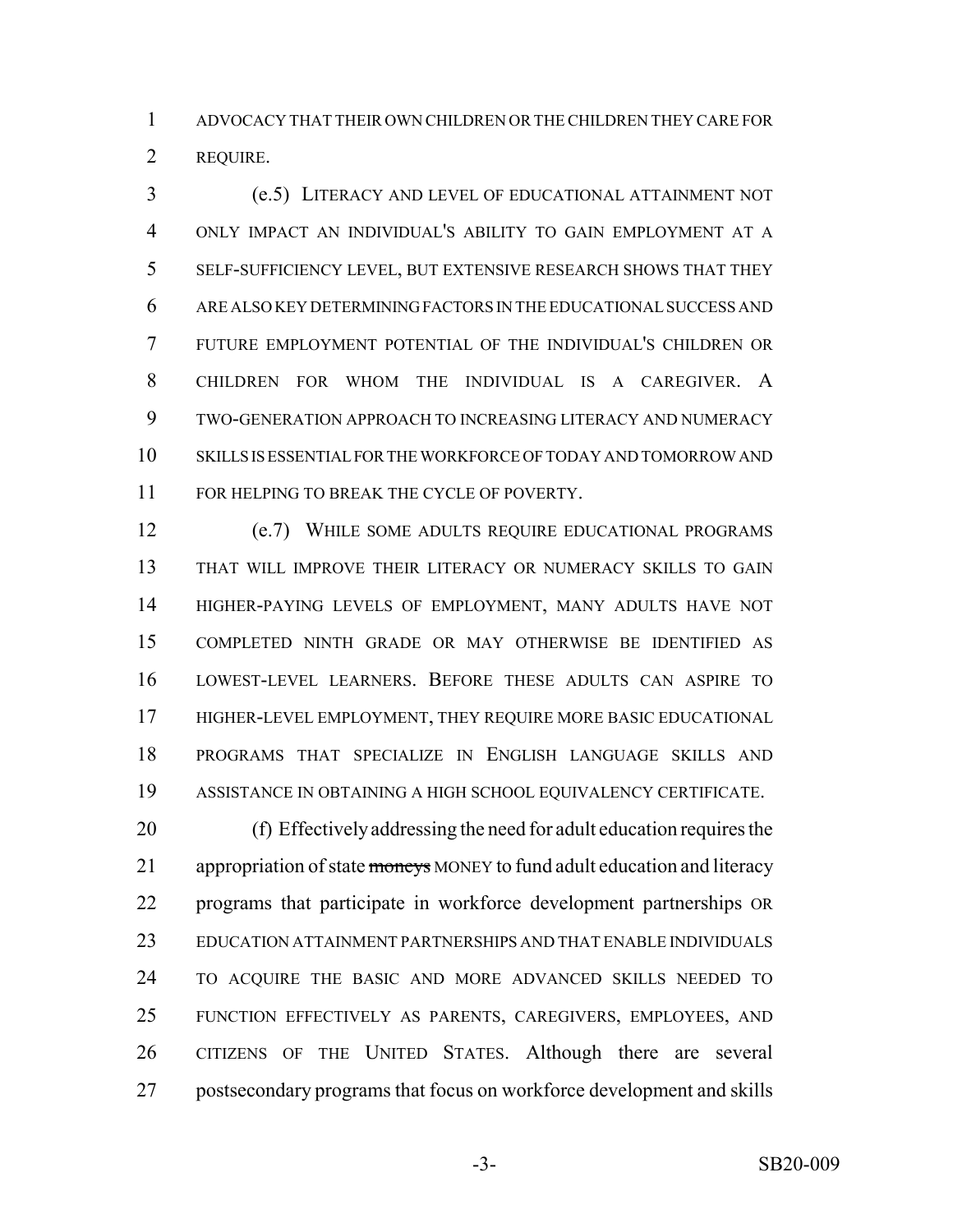acquisition, these programs typically assume that participants are or have been in the workforce in some capacity and have already attained a base level of literacy and numeracy. Adult education and literacy programs, however, are typically designed for adults who have been unable to enter the workforce in a meaningful capacity OR ARE LIMITED IN THEIR ABILITY TO SUPPORT THEIR CHILDREN'S EDUCATION OR PARTICIPATE IN SOCIETY due to a lack of basic literacy and numeracy skills.

 (g) In return for state investment in adult education and literacy programs, these programs must refocus their mission to ensure that more 10 low-skilled, low-income adults not only attain the basic literacy and 11 numeracy skills that they lack but that they move as quickly as possible from skill acquisition to postsecondary credential attainment to 13 employment SO THAT THEY MAY IMPROVE THEIR OWN AND THE NEXT GENERATION'S ABILITY TO PARTICIPATE IN THE CURRENT AND FUTURE IN-DEMAND SECTORS OF EMPLOYMENT, FUNCTION EFFECTIVELY IN SUPPORTING AND ADVOCATING FOR THEIR CHILDREN'S EDUCATION, AND 17 ACTIVELY PARTICIPATE IN SOCIETY; and

 (h) Successfully refocusing the mission of adult education and literacy programs requires the active collaboration and coordination of a variety of state agencies and organizations that are involved in adult education and literacy; ELEMENTARY, SECONDARY, AND postsecondary education; training and credential attainment; workforce development; economic development; and human services.

 (2) The general assembly finds, therefore, that it is in the best interests of the state to establish an adult education and literacy grant program to provide state funding for public and private nonprofit adult education and literacy programs. Investing in these programs will enable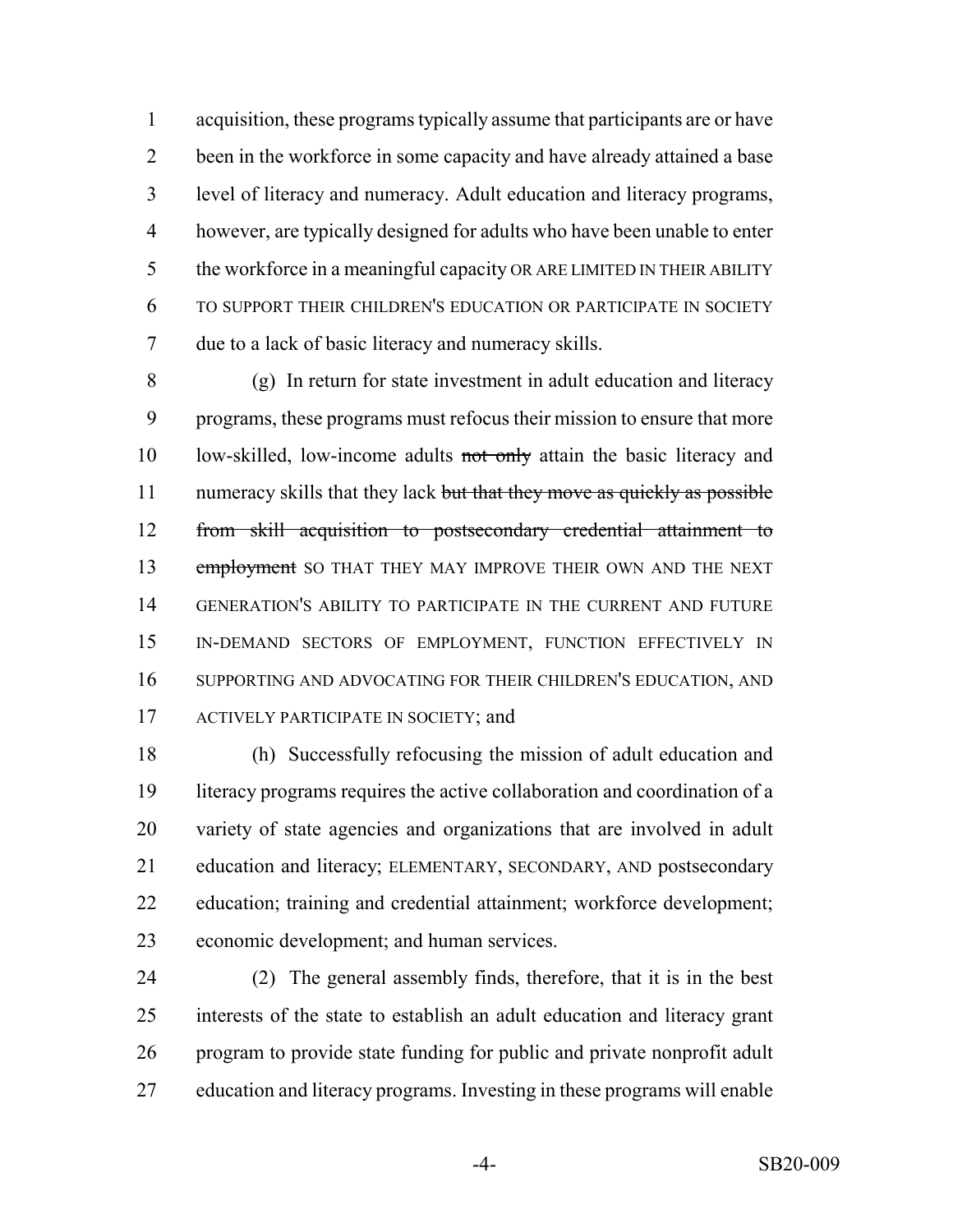them to serve a larger share of the state's eligible adult population and ensure that more adults can reach and complete the next level of education and training, thereby leading to better employment outcomes that enable more low-income, low-literacy adults to ultimately achieve economic self-sufficiency AND LEADING TO AN ADULT POPULATION THAT IS BETTER PREPARED TO SUPPORT THE EDUCATIONAL ATTAINMENT OF THE NEXT GENERATION AND ACTIVELY PARTICIPATE AS CITIZENS IN A DEMOCRATIC SOCIETY.

 **SECTION 3.** In Colorado Revised Statutes, 22-10-103, **amend** the introductory portion and (11)(a); **repeal** (7); and **add** (1.5) and (2.5) as follows:

 **22-10-103. Definitions.** As used in this article ARTICLE 10, unless the context otherwise requires:

 (1.5) "ADULT EDUCATION PROVIDER" MEANS ONE OF THE FOLLOWING ENTITIES THAT THE DEPARTMENT RECOGNIZES AS PROVIDING APPROPRIATE AND EFFECTIVE ADULT EDUCATION AND LITERACY PROGRAMS:

 (a) A SECONDARY OR POSTSECONDARY, PUBLIC OR PRIVATE, NONPROFIT EDUCATIONAL ENTITY, INCLUDING BUT NOT LIMITED TO A SCHOOL DISTRICT, CHARTER SCHOOL, BOARD OF COOPERATIVE SERVICES, STATE INSTITUTION OF HIGHER EDUCATION, LOCAL DISTRICT COLLEGE, AND AREA TECHNICAL COLLEGE;

**(b) A COMMUNITY-BASED NONPROFIT AGENCY OR ORGANIZATION;** 

- (c) AN INDIAN TRIBE OR NATION;
- 25 (d) A LIBRARY;
- (e) A LITERACY COUNCIL OR OTHER LITERACY INSTITUTE;
- **(f) A BUSINESS OR BUSINESS ASSOCIATION THAT PROVIDES ADULT**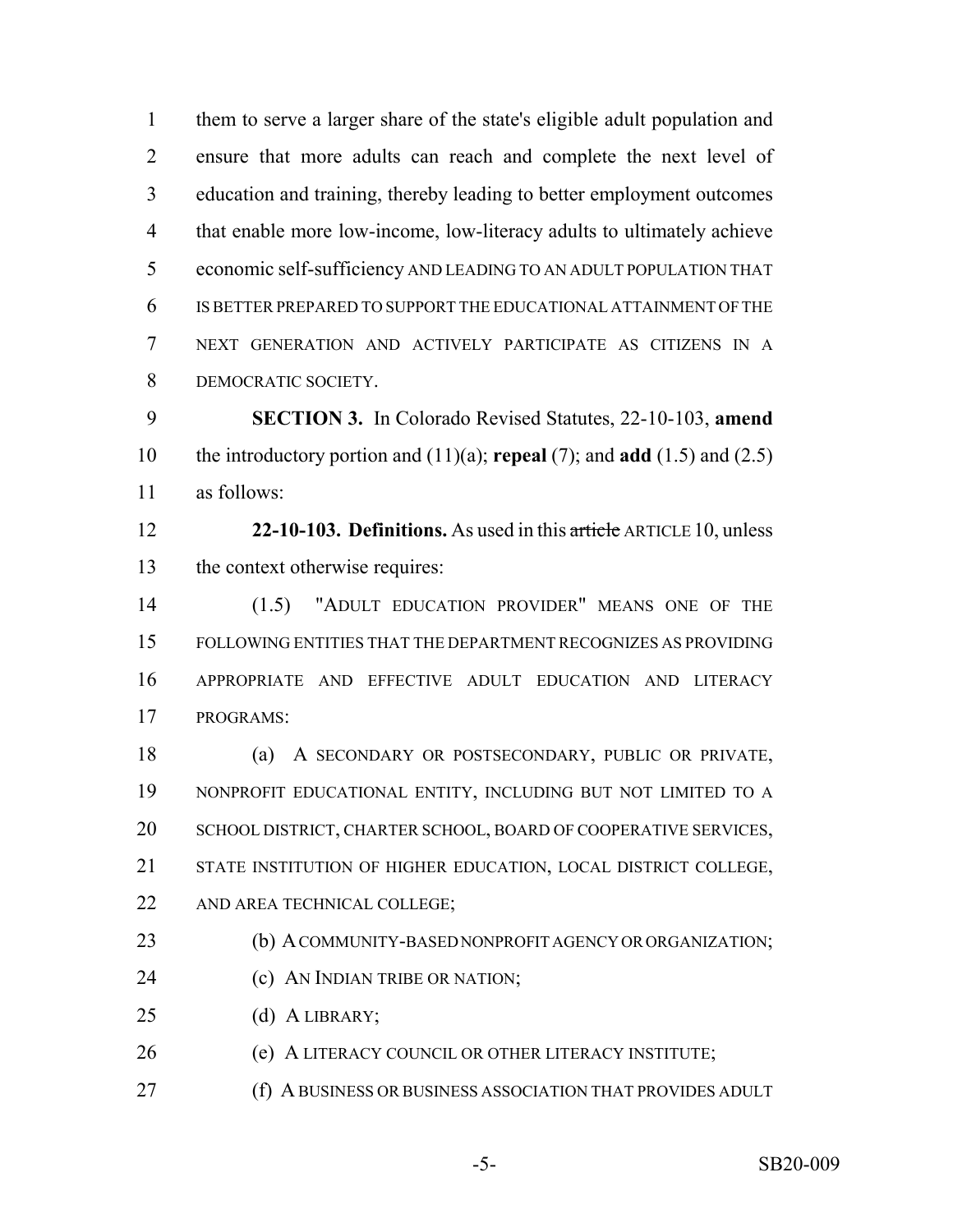EDUCATION AND LITERACY PROGRAMS EITHER ON SITE OR OFF SITE;

(g) A VOLUNTEER LITERACY ORGANIZATION;

 (h) A LOCAL WORK FORCE BOARD, AS DEFINED IN SECTION 8-83-203, THAT OVERSEES A WORK FORCE DEVELOPMENT PROGRAM DESCRIBED IN THE "COLORADO CAREER ADVANCEMENT ACT", PART 2 OF ARTICLE 83 OF TITLE 8;

 (i) A ONE-STOP PARTNER, AS DESCRIBED IN SECTION 8-83-216, UNDER THE "COLORADO CAREER ADVANCEMENT ACT", PART 2 OF ARTICLE 83 OF TITLE 8; OR

 (j) A CONSORTIA OF ENTITIES DESCRIBED IN THIS SUBSECTION (1.5). (2.5) "EDUCATION ATTAINMENT PARTNERSHIP" MEANS A COLLABORATION THAT ASSISTS ADULTS IN ATTAINING BASIC LITERACY AND NUMERACY SKILLS THAT LEAD TO ADDITIONAL SKILL ACQUISITION AND MAY LEAD TO POSTSECONDARY CREDENTIALS AND EMPLOYMENT.AT A MINIMUM, AN EDUCATION ATTAINMENT PARTNERSHIP MUST CONSIST OF AT LEAST ONE ADULT EDUCATION PROVIDER THAT IS NOT LISTED IN 17 SUBSECTION  $(1.5)(a)$  OF THIS SECTION THAT PARTNERS WITH AT LEAST ONE ELEMENTARY OR SECONDARY SCHOOL OR SCHOOL DISTRICT, A PUBLIC OR PRIVATE INSTITUTION OF HIGHER EDUCATION, A LOCAL DISTRICT COLLEGE, OR AN AREA TECHNICAL COLLEGE.

 (7) "Local education provider" means one of the following entities that the department recognizes as providing appropriate and effective 23 adult education and literacy programs:

 (a) A secondary or postsecondary, public or private, nonprofit educational entity, including but not limited to a school district, charter school, board of cooperative services, state institution of higher 27 education, local district college, and area technical college;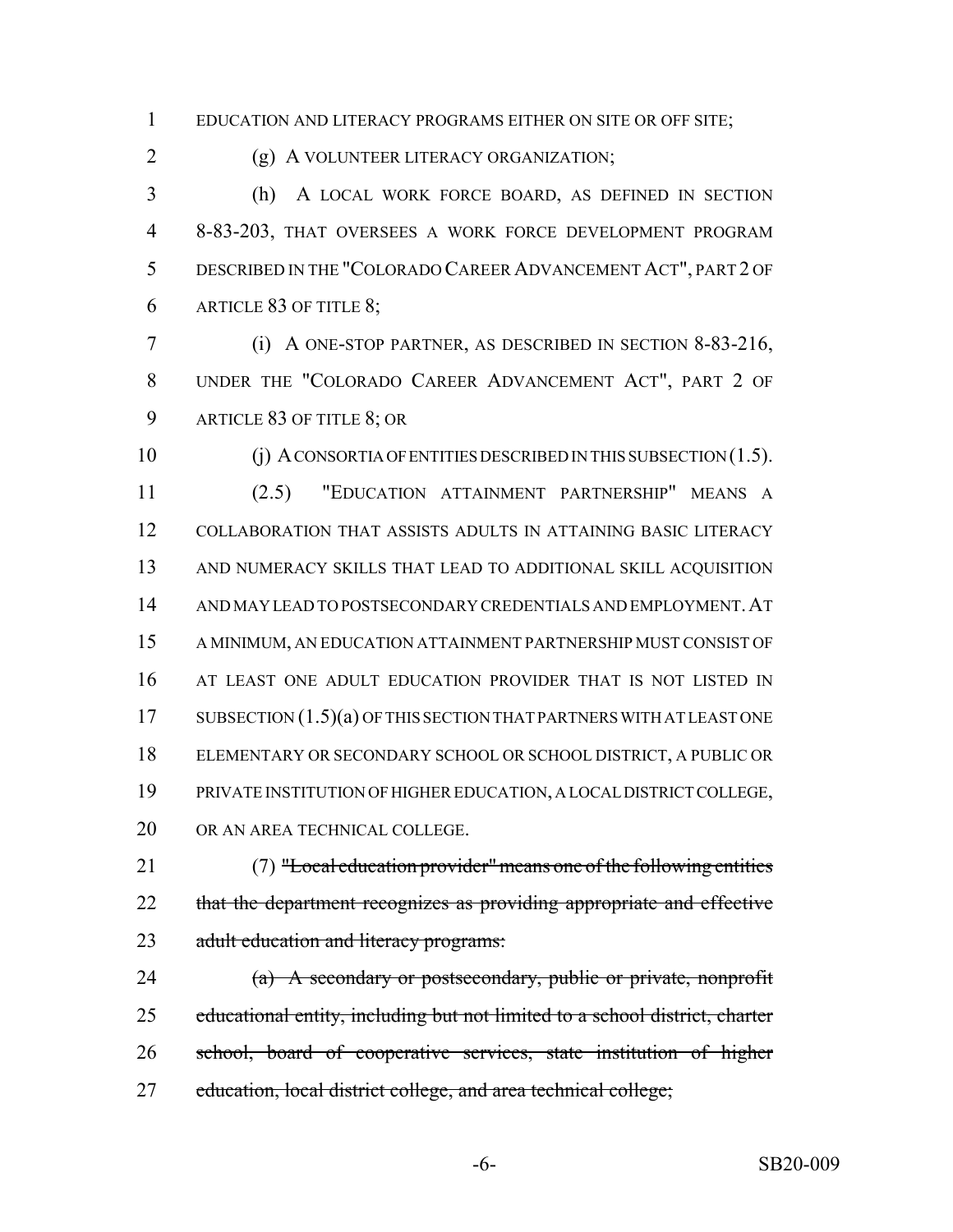| $\mathbf{1}$   | (b) A community-based, nonprofit agency or organization;                                               |
|----------------|--------------------------------------------------------------------------------------------------------|
| $\overline{2}$ | $(e)$ A library;                                                                                       |
| 3              | (d) A literacy council or other literacy institute;                                                    |
| $\overline{4}$ | (e) A business or business association that provides adult                                             |
| 5              | education and literacy programs either on-site or off-site;                                            |
| 6              | (f) A volunteer literacy organization;                                                                 |
| 7              | $(g)$ A local work force board, as defined in section 8-83-203,                                        |
| 8              | C.R.S., that oversees a work force development program described in the                                |
| 9              | "Colorado Career Advancement Act", part 2 of article 83 of title 8,                                    |
| 10             | C.R.S.                                                                                                 |
| 11             | (h) A one-stop partner, as described in section $8-83-216$ , C.R.S.,                                   |
| 12             | under the "Colorado Career Advancement Act", part 2 of article 83 of                                   |
| 13             | title $8, C.R.S.;$ or                                                                                  |
| 14             | (i) A consortia of entities described in this subsection $(7)$ .                                       |
| 15             | "Workforce development partnership" means a<br>$(11)$ (a)                                              |
| 16             | collaboration that assists adults in attaining basic literacy and numeracy                             |
| 17             | skills leading to additional skill acquisition, postsecondary credentials,                             |
| 18             | and employment. At a minimum, a workforce development partnership                                      |
| 19             | must include at least one local ADULT education provider, at least one                                 |
| 20             | postsecondary education or training provider, and at least one workforce                               |
| 21             | development provider.                                                                                  |
| 22             | <b>SECTION 4.</b> In Colorado Revised Statutes, 22-10-104, amend                                       |
| 23             | $(1)$ , $(2)$ introductory portion, $(2)(b)$ , $(3)(c)$ (II), and $(3)(d)$ ; and <b>add</b> $(3)(a.5)$ |
| 24             | and $(3)(c.5)$ as follows:                                                                             |
| 25             | 22-10-104. Adult education and literacy grant program -                                                |
| 26             | created - rules. $(1)$ (a) There is created in the office the adult education                          |
| 27             | and literacy grant program to provide funding for local ADULT education                                |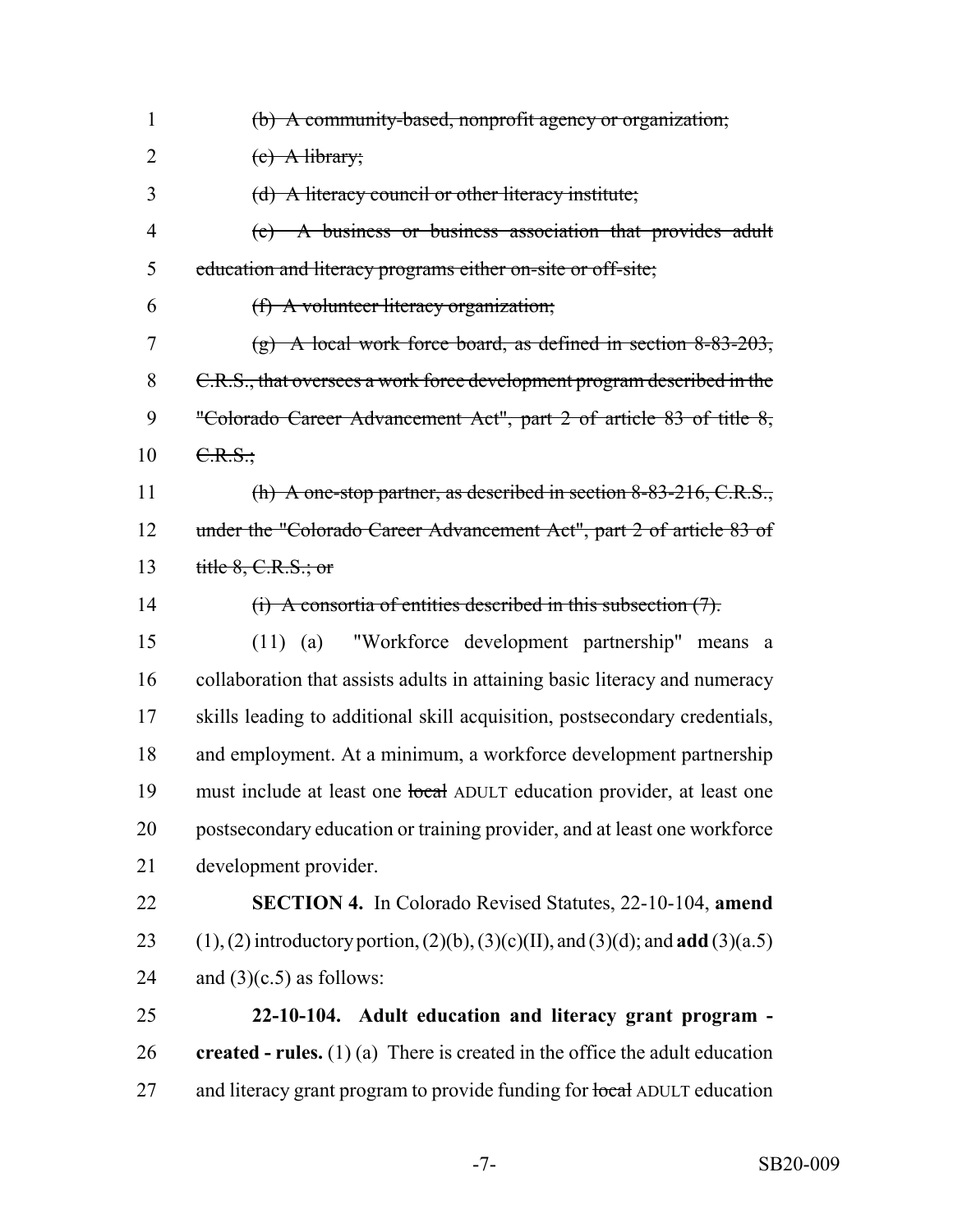providers that are members of workforce development partnerships, through which eligible adults receive basic education in literacy and numeracy that leads to additional skills acquisition, postsecondary credential attainment, and employment, OR EDUCATION ATTAINMENT PARTNERSHIPS THAT ASSIST ADULTS IN ATTAINING BASIC LITERACY AND NUMERACY SKILLS THAT LEAD TO ADDITIONAL SKILL ACQUISITION, AND MAY LEAD TO POSTSECONDARY CREDENTIALS AND EMPLOYMENT, FOR THE PARTICIPATING ADULTS AND THEIR CHILDREN OR THE CHILDREN FOR WHOM THEY PROVIDE CARE.

10 (b) A local AN ADULT education provider may apply to the office 11 to receive a grant pursuant to this article ARTICLE 10 in accordance with the rules, procedures, forms, and timelines adopted by the state board. The office shall review each application and recommend appropriate grant recipients to the state board.

 (c) Subject to available appropriations, the state board, taking into consideration the recommendations of the office, shall award adult 17 education and literacy grants to local ADULT education providers. IN AWARDING GRANTS PAYABLE FROM STATE APPROPRIATIONS, THE STATE BOARD MAY GIVE PREFERENCE TO ADULT EDUCATION PROGRAMS THAT SERVE POPULATIONS THAT ARE UNDERSERVED BY FEDERAL FUNDING. The grants awarded are payable from appropriations from the general fund and from the adult education and literacy grant fund created in section 22-10-107. The state board shall establish the amount and duration of each grant awarded and may award a grant for multiple fiscal years, subject to annual renewal. A grant recipient that receives a multi-year grant must annually submit to the office the necessary information to determine whether the grant recipient is making sufficient progress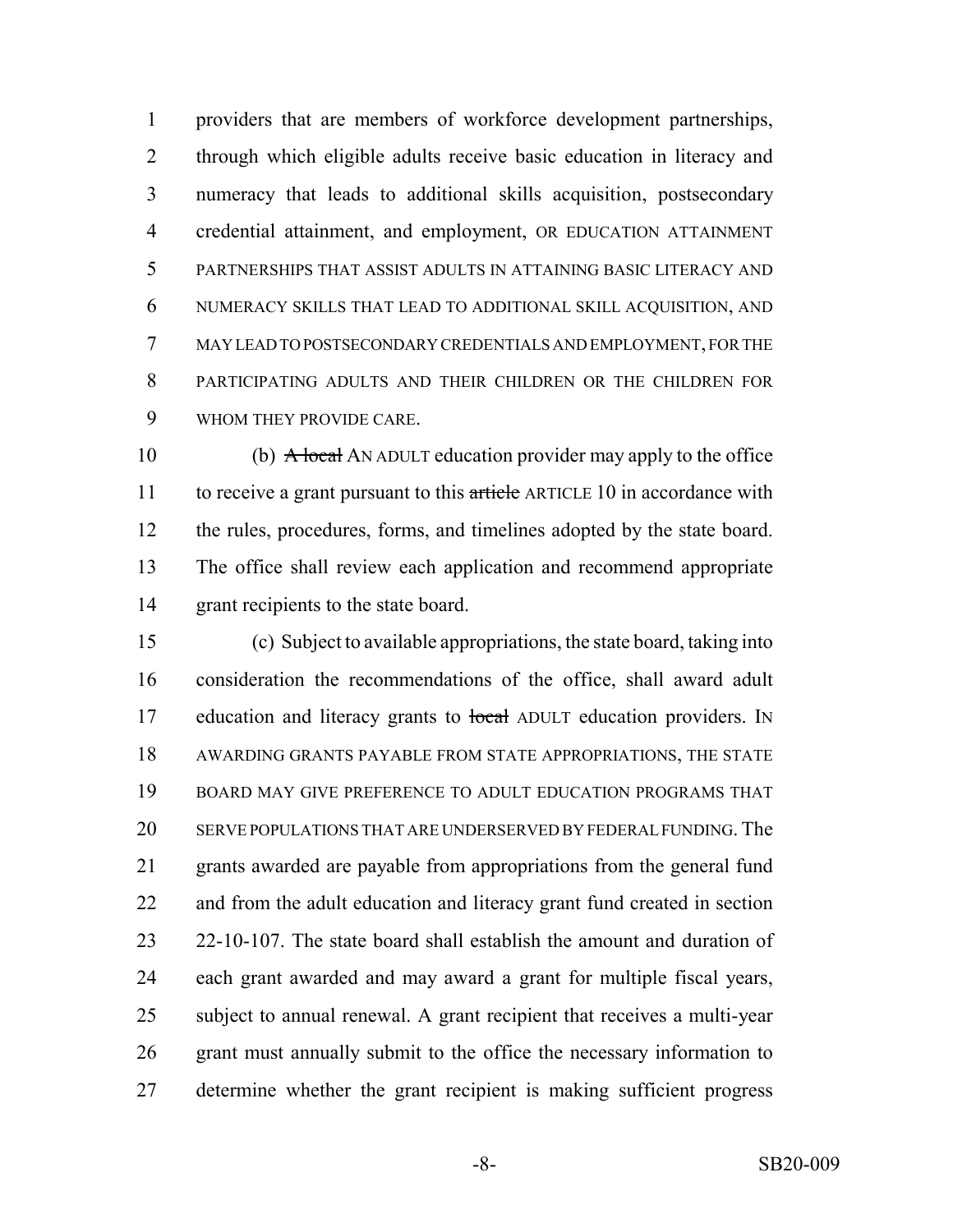toward achieving the goals of the adult education and literacy program 2 that were specified in the grant application. If the office finds that a grant recipient is not making sufficient progress toward achieving the goals, the state board shall not renew the grant for subsequent fiscal years.

5 (d) A local AN ADULT education provider may use grant moneys 6 MONEY received pursuant to this article ARTICLE 10 in combination with 7 any moneys MONEY received from other public or private sources. A local 8 AN ADULT education provider may use grant moneys MONEY received 9 pursuant to this article ARTICLE 10 on behalf of a student WHO LACKS 10 BASIC LITERACY OR NUMERACY SKILLS OR who is enrolled in or has 11 completed the adult education and literacy program and OR is receiving 12 training from a postsecondary education or training provider or from a 13 workforce development provider that participates in the A workforce 14 development partnership with the local ADULT education provider.

15 (2) The state board, in accordance with the "State Administrative 16 Procedure Act", article 4 of title 24, C.R.S., shall promulgate rules to 17 implement the grant program, which rules must include:

18 (b) The grant application requirements. At a minimum, EACH 19 APPLICANT MUST:

20 (I) DEMONSTRATE THAT IT IS AN EXPERIENCED ADULT EDUCATION PROVIDER WITH A STRONG RECORD OF PROVIDING EDUCATION, CAREER, AND SUPPORTIVE SERVICE NAVIGATION TO ASSIST ADULT LEARNERS IN ATTAINING EMPLOYMENT, ENROLLING IN POSTSECONDARY EDUCATION, ENGAGING IN CIVIC ACTIVITIES, OR SUPPORTING THEIR OWN CHILDREN OR CHILDREN FOR WHOM THEY PROVIDE CARE IN ACHIEVING ACADEMIC 26 SUCCESS;

27 (H) (II) Each applicant must Demonstrate that it is an active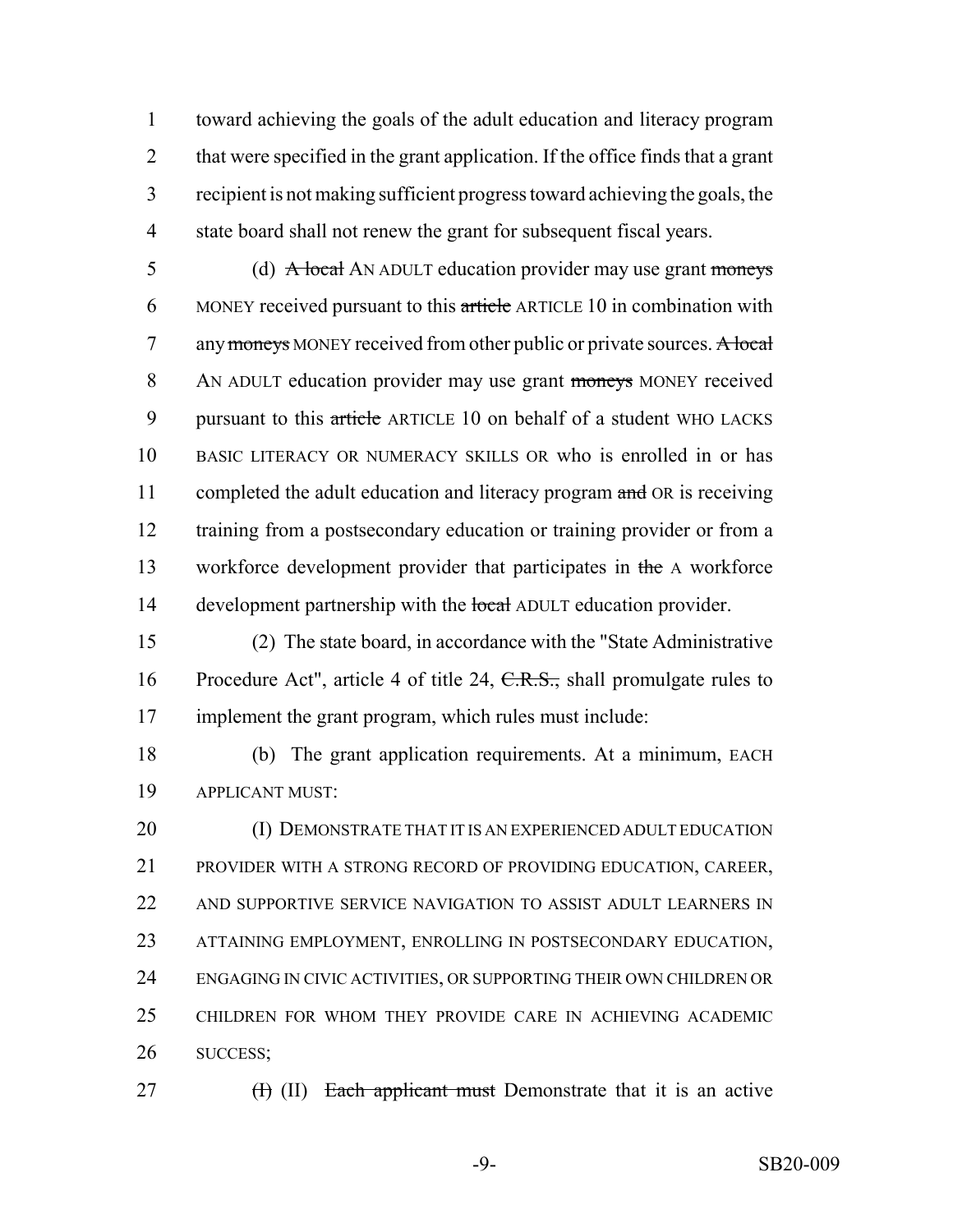member of a workforce development partnership through which students 2 receive basic education in literacy and numeracy that leads to additional skills acquisition, postsecondary credential attainment, and employment OR AN EDUCATION ATTAINMENT PARTNERSHIP; and

5 (II) (III) Each application must Specify the measurable goals of 6 the adult education and literacy program that the applying local ADULT 7 education provider expects to achieve using the grant moneys MONEY;

 (3) The office, in evaluating grant applications, and the state board, in awarding grants, may consider, at a minimum, the following factors:

 (a.5) THE PERCENTAGE OF ADULTS IN THE AREA TO BE SERVED USING GRANT MONEY WHO HAVE NOT COMPLETED NINTH GRADE AND ARE 13 NOT ENROLLED IN OR HAVE NOT COMPLETED ADULT EDUCATION AND LITERACY PROGRAMS;

 (c) (II) The percentage of eligible adults in the area to be served 16 who are unemployed workers; and

 (c.5) WHETHER THE ADULT EDUCATION PROVIDER SERVES ELIGIBLE ADULTS WHO HAVE NOT COMPLETED NINTH GRADE OR MAY OTHERWISE BE IDENTIFIED AS LOWEST-LEVEL LEARNERS AND THE ADULT EDUCATION PROVIDER'S DEMONSTRATED SUCCESS IN SERVING THESE LEARNERS; AND

22 (d) The demonstrated success of the local ADULT education provider in enabling adults to attain basic literacy and numeracy skills and 24 in assisting them through collaboration with postsecondary education or training providers and workforce development providers, to achieve additional skills attainment, postsecondary credential attainment, and 27 employment TO ATTAIN ADDITIONAL SKILLS, POSTSECONDARY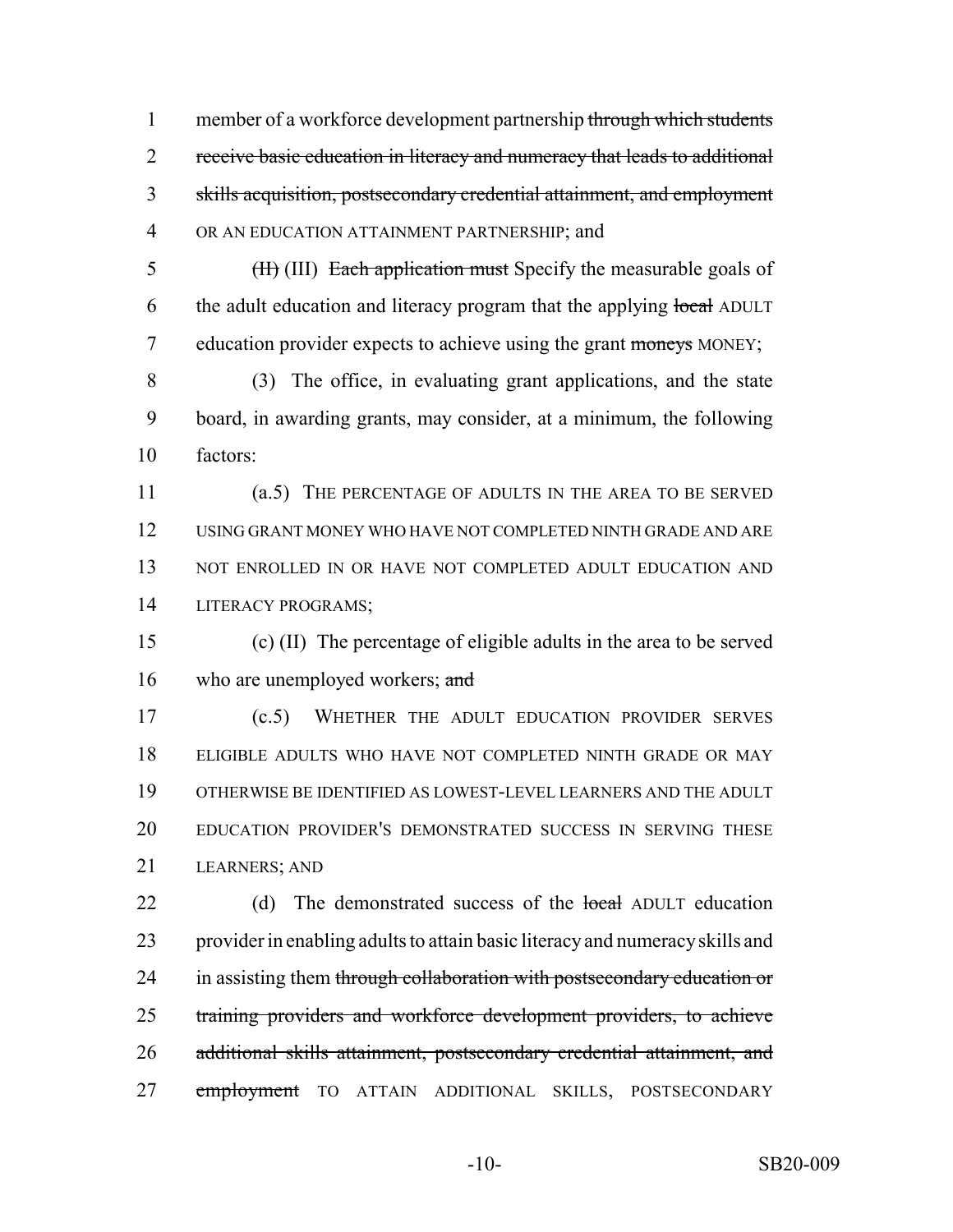CREDENTIALS, EMPLOYMENT, AND INCREASED CAPACITY TO SUPPORT THE ACADEMIC ACHIEVEMENT OF THEIR OWN CHILDREN OR CHILDREN FOR WHOM THEY PROVIDE CARE.

 **SECTION 5.** In Colorado Revised Statutes, 22-10-105, **amend** 5 (1)(b), (1)(c), and (2)(a) as follows:

 **22-10-105. Evaluation of grants - report.** (1) (b) The department may audit the records and accounts of grant recipients relating 8 to grants awarded pursuant to this article. A local ARTICLE 10. AN ADULT education provider shall make the records and accounts available to the department upon request.

 (c) Upon completing an adult education and literacy program 12 funded, in whole or in part, by a grant awarded pursuant to this article, a 13 local ARTICLE 10, AN ADULT education provider shall report to the 14 department the same information concerning the state-funded program as 15 is THAT THE DEPARTMENT SPECIFICALLY REQUESTS FROM THE INFORMATION required by Title II of the federal "Workforce Investment Act of 1998" as amended, 20 U.S.C. sec. 9201 et seq. "WORKFORCE INNOVATION AND OPPORTUNITY ACT", AS AMENDED,29U.S.C. SEC.3101 ET SEQ., for federally funded programs. The department may request such additional information as may be required by rule of the state board.

 (2) (a) The office shall prepare an annual report concerning the grant program that, at a minimum, addresses the use, allocation, and 23 outcomes of the grant moneys MONEY, including the effectiveness of each program that receives a grant and the continuing level of unmet need for adult education within the state. In evaluating program outcomes, the office may consider, but need not be limited to considering, student participation, completion, educational attainment, employment, and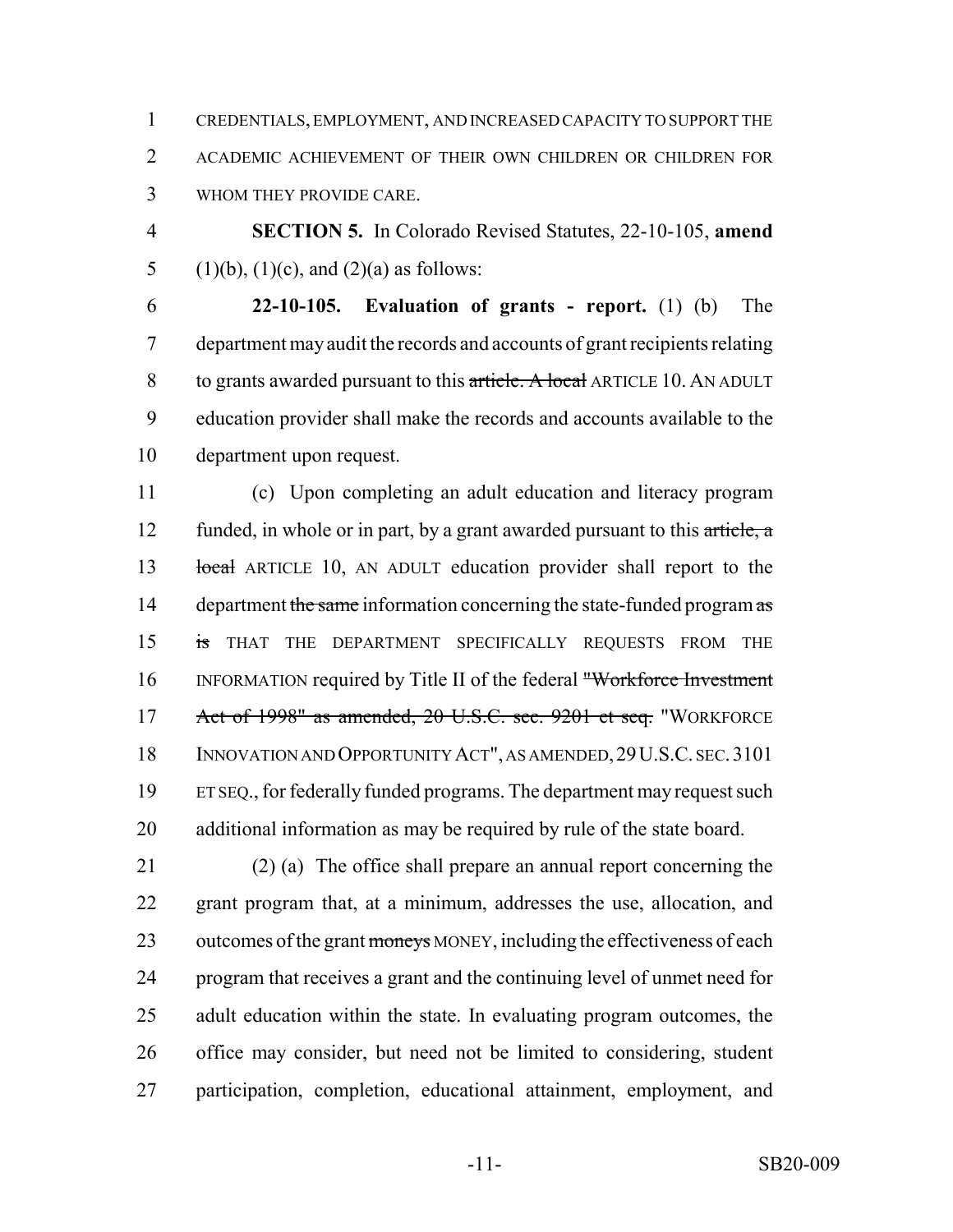poverty-reduction data and analysis. The report must also include an overview of the collaboration efforts of the office, the department of higher education, the department of labor and employment, the 4 community college system, other local ADULT education providers, other postsecondary education or training providers, and other workforce development providers in meeting the state's need for adult education and literacy programs and workforce development.

 **SECTION 6.** In Colorado Revised Statutes, 22-10-106, **amend** 9 (1) introductory portion and  $(1)(a)$  as follows:

 **22-10-106. Adult education and literacy - workforce development - meetings.** (1) The office shall convene periodic meetings of representatives of, at a minimum, the department of higher education, the department of labor and employment, the community college system, 14 other local ADULT education providers, other postsecondary education or training providers, and other workforce development providers to discuss, at a minimum:

 (a) Ways to increase the communication and collaboration among adult education and literacy programs, ELEMENTARY AND SECONDARY EDUCATION PROGRAMS, postsecondary education or training programs, and workforce development programs within the state; and

 **SECTION 7.** In Colorado Revised Statutes, 22-10.3-102, **amend** 22  $(4)(b)$  as follows:

 **22-10.3-102. Definitions.** As used in this article 10.3, unless the context otherwise requires:

 (4) "Qualified provider" means a provider that meets the criteria set forth in section 22-10.3-103 (3) and that:

27 (b) Is  $\alpha$  local AN ADULT education provider, as defined in section